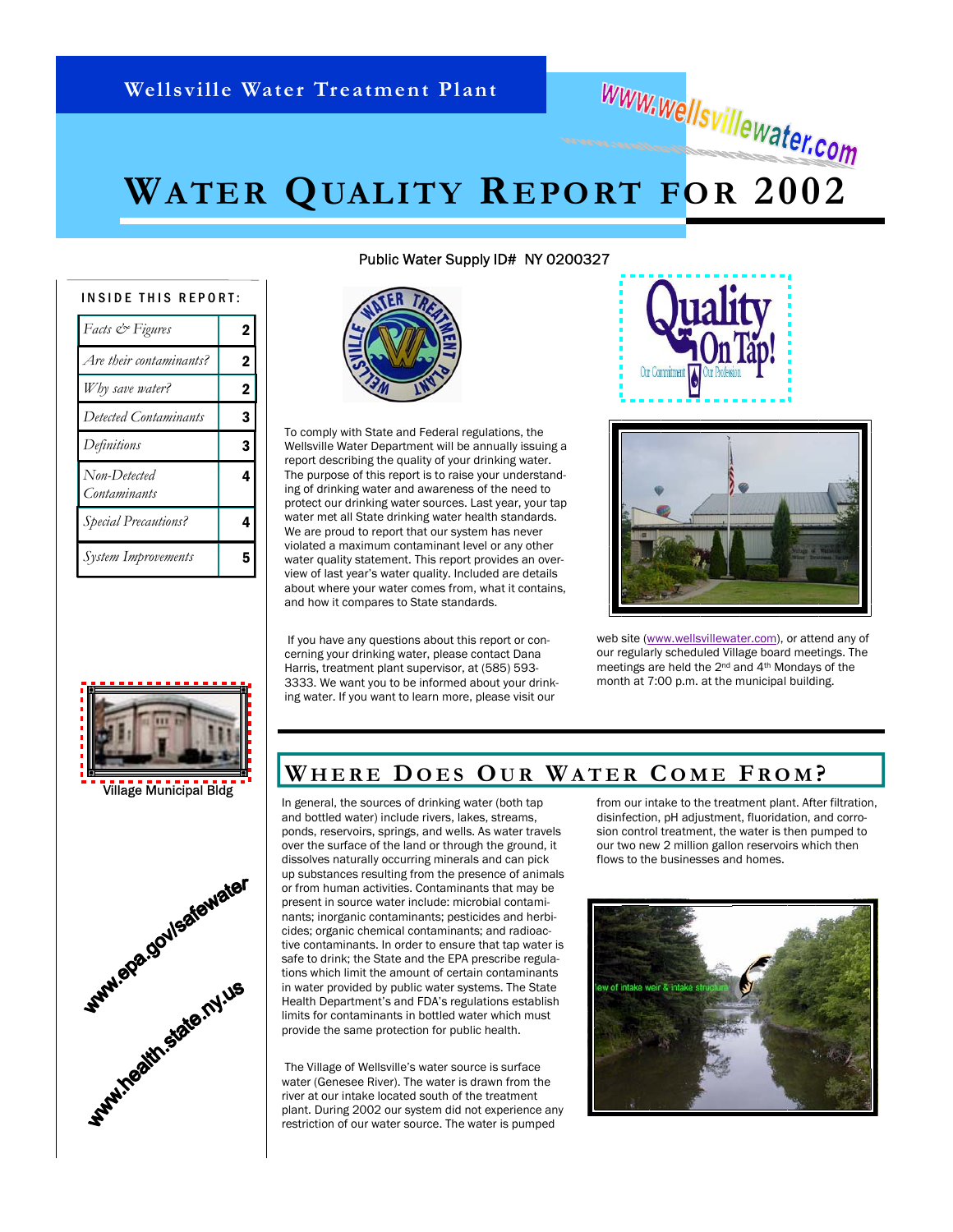# <span id="page-1-0"></span>**F ACTS AND FIGURES**

Our water system serves 5700 people through 2400 service connections. The total water produced in 2002 was 338 million gallons. The daily average water pumped into the system was 924,689 gallons. Our highest single day was 1,725,900. The amount of water delivered to customers was 200 million gallons; this leaves 138 million gallons of water unaccounted for. (41 % of the amount pumped). This unaccounted for water includes water used for flushing mains, fighting fires, fire training, and leaks. We also supplied the Town of Scio with 2,350,216 gallons of water in 2002. In 2002 our water customers were charged \$0.68 per 1000 gallons of water for 1 to 2200 gallons, \$4.68 per 1000 gallons of water over

2200 gallons per month, plus a monthly service charge of \$13.00. Please visit our web site www.wellsvillewater.com for a more detailed explanation of the billing charges.





# **Are there contaminants in our drinking water?**

As the State regulations require, we routinely test your drinking water for numerous contaminants. These contaminants include: total coliform, turbidity, inorganic compounds, nitrate, nitrite, lead, copper, volatile organic compounds, total trihalomethanes, radiological, and synthetic organic compounds. The table of detected contaminants included with this report depicts which compounds were detected in your drinking water. For further information on all of the contaminants tested and their results please visit our web site. The State allows us to test for some contaminants less than once per year because the concentrations of these contaminants do not change frequently. Some of our

data though representative, are more than one year old.

 It should be noted that all drinking water, including bottled drinking water, might be reasonably expected to contain at least small amounts of some contaminants. The presence of contaminants does not necessarily indicate that the water poses a health risk. More information about contaminants and potential health effects can be obtained by calling the EPA's Safe Drinking Water Hotline at (800) 426-4791 or the Allegany County Department of Health at (585) 268-9250.



# **Why save water and how to avoid wasting it?**

Although our system has an adequate amount of water to meet present and future demands, there are a number of reasons why it is important to conserve water:

Saving water saves energy and some of the costs associated with both of these necessities of life.

Saving water reduces the cost of energy required to pump water.

Saving water lessens the strain on water systems during a dry spell or drought, helping to avoid severe water use restrictions so that essential fire fighting needs are met.

You can play a role in conserving water by becoming conscious of the amount of water your household is using, and by looking for ways to use less whenever you can. It is not hard to conserve water.

#### Conservation tips include:

• Turn off the tap when brushing your teeth.

Check every faucet in your home for leaks. Just a slow drip can waste 15 to 20 gallons a day. Fix it and you can save almost 6,000 gallons per year.

• Check your toilets for leaks by putting a few drops of food coloring in the tank, watch for a few minutes to see if the color shows up in the bowl. It is not uncommon to lose up to 100 gallons a day from one of the otherwise invisible toilet leaks. Fix it and you can save more than 30,000 gallons per year.

• Use Low flow showerheads and faucets.

• Water your lawn sparingly early morning or late evening.

• Do only full loads of wash and dishes.

Use your water meter to detect hidden leaks. Simply turn off all taps and water using appliances. Check your meter reading, and then check again after 15 minutes, if it moved, you have a leak. Most of our meters have a leak detector dial in the middle of them (usually a white arrow), that if turning when everything is off signifies a leak.

• Don't cut your lawn too short, longer grass saves water.

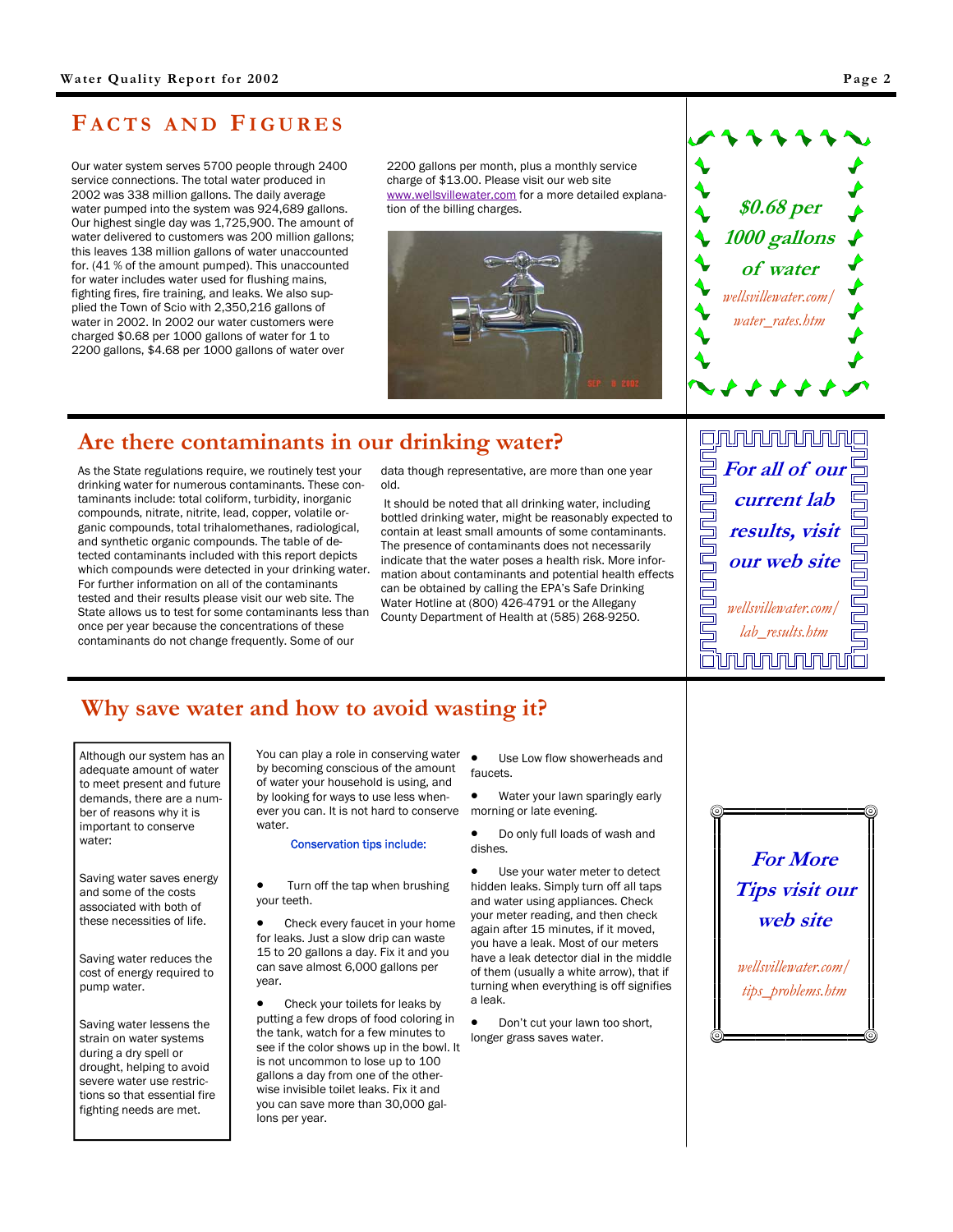### *TABLE OF DETECTED CONTAMINANTS*

<span id="page-2-0"></span>

| CONTAMINANT                                                                                 | <b>VIOLATION</b><br>YES / NO                                                        | DATE<br>OF<br>SAMPLE | Level<br>Detected<br>(range) | Unit<br>Of<br>Meas-<br>urement | <b>MCLG</b>  | REGULATORY<br>LIMIT   | Likely source<br>of<br>contamination                                               |  |  |
|---------------------------------------------------------------------------------------------|-------------------------------------------------------------------------------------|----------------------|------------------------------|--------------------------------|--------------|-----------------------|------------------------------------------------------------------------------------|--|--|
|                                                                                             | Microbiological Contaminants:                                                       |                      |                              |                                |              |                       |                                                                                    |  |  |
| Turbidity <sup>1</sup>                                                                      | NΟ                                                                                  | 12/18<br>2002        | 0.18<br>$(0.02 -$<br>0.18)   | NTU                            | N/<br>А      | TТ<br>$=0.5$          | Soil Runoff                                                                        |  |  |
|                                                                                             | Radiological Contaminants: No Contaminants detected - 06/04/2000 (every four years) |                      |                              |                                |              |                       |                                                                                    |  |  |
| <b>Inorganic Contaminants:</b>                                                              |                                                                                     |                      |                              |                                |              |                       |                                                                                    |  |  |
| Barium                                                                                      | NO                                                                                  | 01/16<br>2002        | 0.046                        | mg/l                           | 2            | MCL<br>$= 2$          | Discharge of<br>drilling<br>wastes; metal<br>refineries;<br>natural depos-<br>its. |  |  |
| Chloride                                                                                    | NO                                                                                  | 12/16<br>2002        | 26.7<br>$(3.2 -$<br>26.7)    | mg/l                           | N/<br>А      | MCL<br>$= 250$        | Naturally<br>occurring or<br>road salt<br>contamina-<br>tion.                      |  |  |
| Chromium                                                                                    | NO                                                                                  | 01/16<br>2002        | $\overline{4}$               | ug/l                           | 100          | <b>MCL</b><br>$= 100$ | Discharge<br>from steel &<br>pulp mills,<br>erosion of<br>natural depos-<br>its.   |  |  |
| Copper <sup>2</sup>                                                                         | NO                                                                                  | 08/13<br>2001        | 0.19<br>$(0.03 -$<br>0.24)   | mg/l                           | 1.3          | AL<br>$=1.3$          | Corrosion of<br>galvanized<br>pipes; natural<br>deposits.                          |  |  |
| Fluoride                                                                                    | NO                                                                                  | 9/18<br>2002         | 2.10<br>$(0.64 -$<br>2.10)   | mg/l                           | N/<br>А      | MCL<br>$= 2.2$        | Natural de-<br>posits; water<br>additive that<br>promotes<br>strong teeth.         |  |  |
| Lead <sup>3</sup>                                                                           | NO                                                                                  | 08/13<br>2001        | 4<br>$(ND-$<br>40)           | ug/l                           | $\mathbf{0}$ | AL<br>$=15$           | Corrosion of<br>household<br>plumbing<br>systems;<br>natural depos-<br>its.        |  |  |
| Nitrate                                                                                     | NO                                                                                  | 01/16<br>2002        | 1.07                         | mg/l                           | 10           | MCL<br>$=10$          | Runoff from<br>fertilizer use;<br>natural depos-<br>its.                           |  |  |
| Synthetic Organic Chemicals (Pesticides / Herbicides) No Contaminants detected - 10/16/2002 |                                                                                     |                      |                              |                                |              |                       |                                                                                    |  |  |
| Volatile Organic Contaminants: - No Contaminants Detected - 01/16/2002                      |                                                                                     |                      |                              |                                |              |                       |                                                                                    |  |  |
| Disinfection Byproducts:                                                                    |                                                                                     |                      |                              |                                |              |                       |                                                                                    |  |  |
| Total Triha-<br>lomethanes <sup>4</sup>                                                     | NO                                                                                  | 12/13<br>2000        | 43.9                         | ug/l                           | N/<br>А      | MCL<br>$= 100$        | By product of<br>drinking<br>water chlori-<br>nation.                              |  |  |

### What does this information mean?

As you can see from the table of detected contaminants, our system had no violations. We **have learned through our testing that some contaminants have been detected: however, these** contaminants were detected below the level allowed by the State.

1 - Turbidity is a measure of the cloudiness of the water. We test it because it is a good indicator of the effectiveness of our filtration system. Our highest single turbidity measurement for the year occurred on 12/16/02. State regulations require that turbidity must always be below 0.5 NTU. 100% of our samples met this turbidity performance standard.

2 - The level presented represents the 90<sup>th</sup> percentile of the 20 sites tested. A percentile is a value on a scale of 100 that indicates the percent of a distribution that is equal to or below it. The 90<sup>th</sup> percentile is equal to or greater than 90% of the copper values detected at your water system. In this case 20 samples were collected at your water system and the 90<sup>th</sup> percentile value was the 18<sup>th</sup> highest value (0.19 mg/l). The action level for copper was not exceeded at any of the sites tested.

3 - The level presented represents the 90<sup>th</sup> percentile of the 20 sites tested. The action level for lead was exceeded at one of the sites tested.

4 - Total Trihalomethanes (TTHM=s - chloroform, bromodichloromethane, dibromochloromethane, and bromoform)

#### Definitions:

**Maximum Contaminant Level (MCL):** The highest level of a contaminant that is allowed in drinking water. MCLs are set as close to the MCLGs as feasible.

*Maximum Contaminant Level Goal* (MCLG): The level of a contaminant in drinking water below which there is no known or expected risk to health. MCLGs allow for a margin of safety.

**Action Level (AL):** The concentration of a contaminant, which, if exceeded, triggers treatment or other requirements that a water system must follow.

**Treatment Technique (TT):** A required process intended to reduce the level of a contaminant in drinking water.

*Non-Detects* (ND): Laboratory analysis indicates that the constituent is not present.

*Nephelometric Turbidity Unit* (NTU): A measure of the clarity of water. Turbidity in excess of 5 NTU is just noticeable to the average person.

*Milligrams per liter (mg/l)*: Corresponds to one part of liquid in one million parts of liquid (parts per million - ppm).

*Micrograms per liter (ug/l)*: Corresponds to one part of liquid in one billion parts of liquid (parts per billion - ppb).

П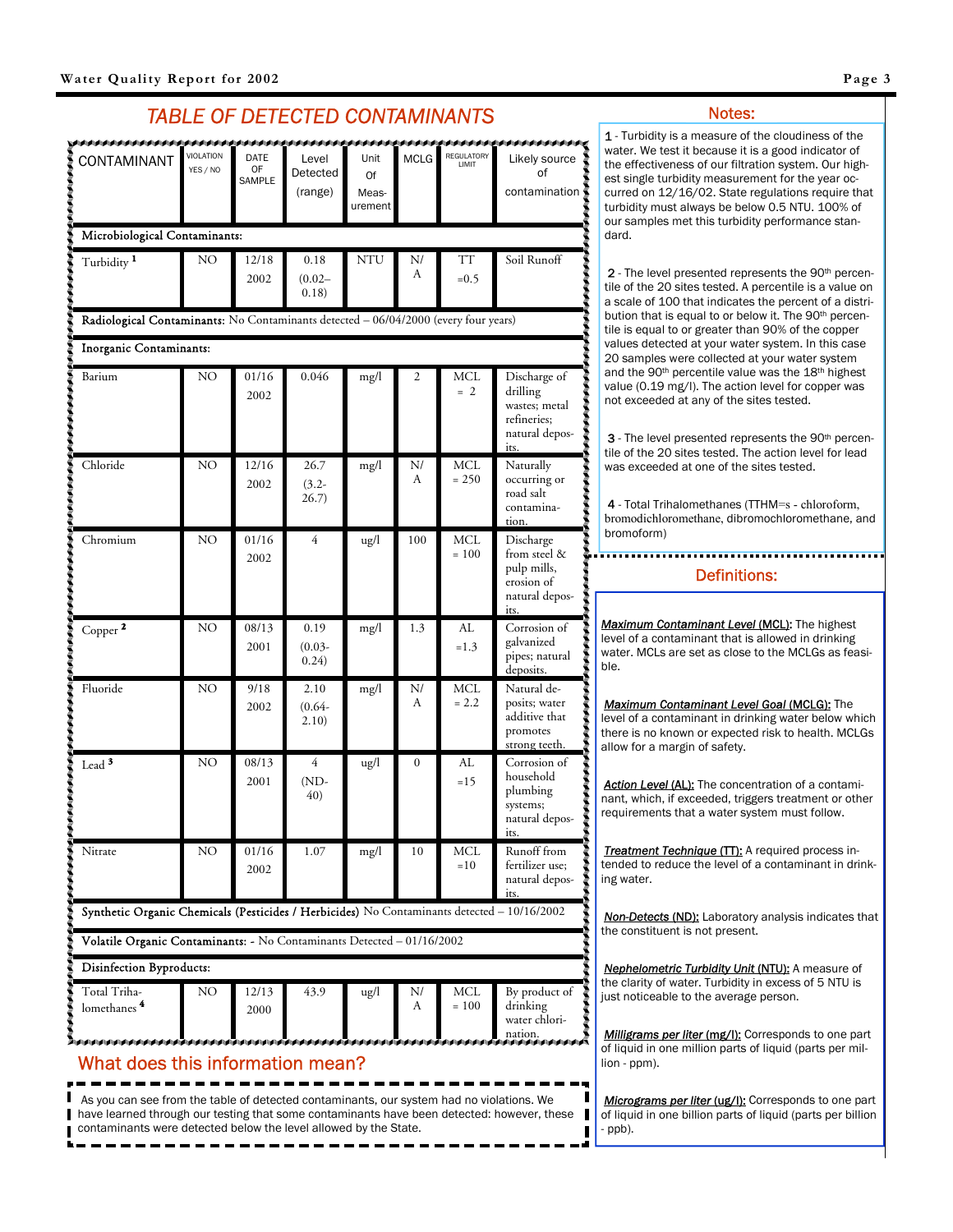# <span id="page-3-0"></span>**NO N - DETECTED CONTAMINANTS**

THE FOLLOWING CONTAMINANTS WERE **NOT** DETECTED IN WELLSVILLE'S WATER IN 2002 OR IN THE MOST RECENT YEAR ANALYZED

| $2,4-D$                     | Hexachlorocyclopentadiene | Carbon Tetrachloride          | 1,1,1,2-Tetrachloroethane   |  |  |
|-----------------------------|---------------------------|-------------------------------|-----------------------------|--|--|
| Dalapon                     | HCH-gamma (Lindane)       | Chlorobenzene                 | 1,1,2,2-Tetrachloroethane   |  |  |
| Dicamba                     | Methoxychlor              | Chloroethane                  | Tetrachloroethene           |  |  |
| Dinoseb                     | Metolachlor               | Chloromethane                 | Toluene                     |  |  |
| Pentachlorophenol           | Metribuzin                | 2-Chlorotoluene               | 1,2,3-Trichlorobenzene      |  |  |
| Picloram                    | Propachlor                | 4-Chlorotoluene               | 1,2,4-Trichlorobenzene      |  |  |
| 2,4,5-TP (Silvex)           | Simazine                  | Dibromomethane                | 1,1,1-Trichloroethane       |  |  |
| Chlordane                   | Dieldrin                  | 1,2-Dichlorobenzene           | 1,1,2-Trichloroethane       |  |  |
| Toxaphene                   | Aldicarb sulfoxide        | 1,3-Dichlorobenzene           | Trichloroethene             |  |  |
| PCB-1016                    | Aldicarb sulfone          | 1,4-Dichlorobenzene           | Trichlorofluoromethane      |  |  |
| PCB-1221                    | Oxamyl                    | Dichlorodifluoromethane       | 1,2,3-Trichloropropane      |  |  |
| PCB-1232                    | Methomyl                  | 1.1-Dichloroethane            | 1,2,4-Trimethylbenzene      |  |  |
| PCB-1242                    | 3-Hydroxycarbofuran       | 1.2-Dichloroethane            | 1,3,5-Trimethylbenzene      |  |  |
| PCB-1248                    | Aldicarb                  | 1,1-Dichloroethene            | p/m-Xylene                  |  |  |
| PCB-1254                    | Carbofuran                | Cis-1,2-Dichloroethene        | O-Xylene                    |  |  |
| PCB-1260                    | Carbaryl                  | Trans-1,2-Dichloroethene      | Vinyl Chloride              |  |  |
| 1,2-Dibromoethane (EDB)     | Asbestos                  | 1,2-Dichloropropane           | Methyl tert butyl ether     |  |  |
| 1,2-Dibromo-3-chloropropane | Antimony, Total           | 1,3-Dichloropropane           | Arsenic, Total              |  |  |
| Alachlor                    | Beryllium, Total          | 2,2-Dichloropropane           | Cadmium, Total              |  |  |
| Aldrin                      | Nickel, Total             | 1,1-Dichloropropene           | Mercury, Total              |  |  |
| Atrazine                    | Thallium, Total           | Cis-1,3-Dichloropropene       | Selenium, Total             |  |  |
| Benzo (a) pyrene            | Cyanide, Total            | Trans-1,3-Dichloropropene     | Bromoform (Tribromomethane) |  |  |
| Di(2-ethylhexyl)adipate     | Benzene                   | Ethylbenzene                  | Gross Alpha                 |  |  |
| Di(2-ethylhexyl)phthalate   | Bromobenzene              | Hexachlorobutadiene           | Iron                        |  |  |
| <b>Butachlor</b>            | Bromochloromethane        | Isopropylbenzene              | Zinc                        |  |  |
| Endrin                      | <b>Bromomethane</b>       | P-Isopropyltoluene (p-cymene) | Manganese                   |  |  |
| Heptachlor                  | N-Butylbenzene            | Methylene Chloride            |                             |  |  |
| Heptachlor epoxide          | Sec-Butylbenzene          | N-Propylbenzene               |                             |  |  |
| Hexachlorobenzene           | Tert-Butylbenzene         | Styrene                       |                             |  |  |

# Do I need to take special precautions?

Although our drinking water met or exceeded State and Federal regulations, some people may be more vulnerable to disease causing microorganisms or pathogens in drinking water than the general population. Immunocompromised persons such as persons with cancer undergoing chemotherapy, persons who have undergone organ transplants, people with HIV\AIDS or other immune system disorders, some elderly, and infants

can be particularly at risk from infections. These people should seek advice from their health care provider about their drinking water. EPA/CDC guidelines on appropriate means to lessen the risk of infection by Cryptosporidium, Giardia and other microbial pathogens are available from the Safe Drinking Water Hotline (800) 426-4791.